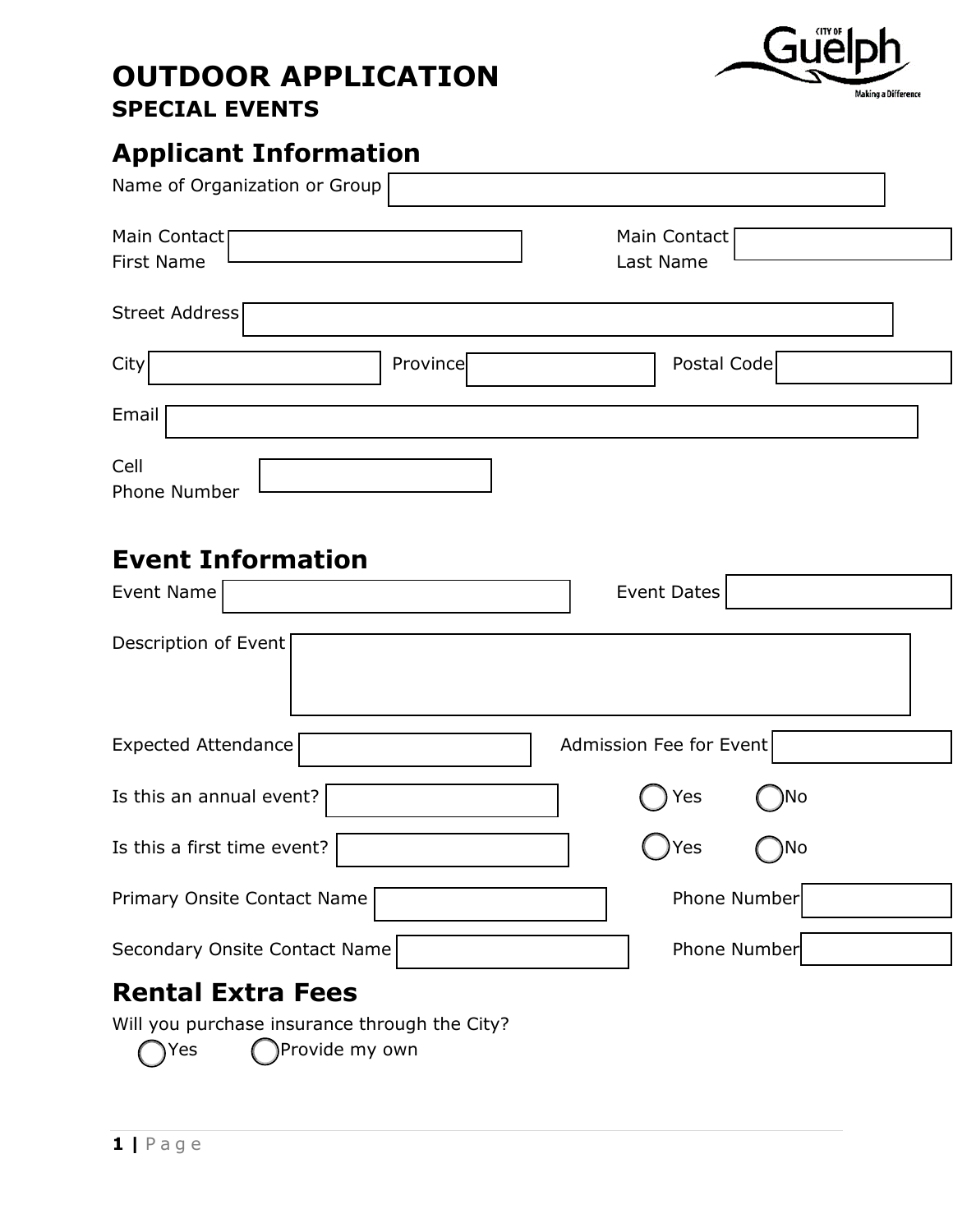

#### **OUTDOOR APPLICATION SPECIAL EVENTS**

NOTE: All rentals require insurance. If you are purchasing your own insurance, you must provide the City of Guelph with an insurance certificate naming the City of Guelph as additionally insured up to \$5,000,000.

### **Booking Request**

| Facility Requested |                                    |  |
|--------------------|------------------------------------|--|
| Set-up Date(s)     | Take Down Date(s)<br>Event Date(s) |  |
| Set-up Time        | Event Time(s)<br>Take Down Time    |  |

### **Special Event Details for All Facilities**

Please indicate what is involved with this event. Depending on what is involved with the event, some of these event attributes will require extra forms or fees.

| Alcohol<br>Details:      | Yes  | )No | Note: Licensed area on site layout.<br>Note: ARMP Application Required. |
|--------------------------|------|-----|-------------------------------------------------------------------------|
| <b>Electrical Access</b> | Yes  | No  | Details:                                                                |
| Generator                | )Yes | )No | Details:                                                                |
| <b>Recorded Music</b>    | Yes) | )No | Details:                                                                |
| Live Music               | Yes  | No  | Details:                                                                |
| Sound Amplification      | Yes  | No  | Details:                                                                |
| Pre-packaged Food        | Yes  | No  | Details:                                                                |
|                          |      |     |                                                                         |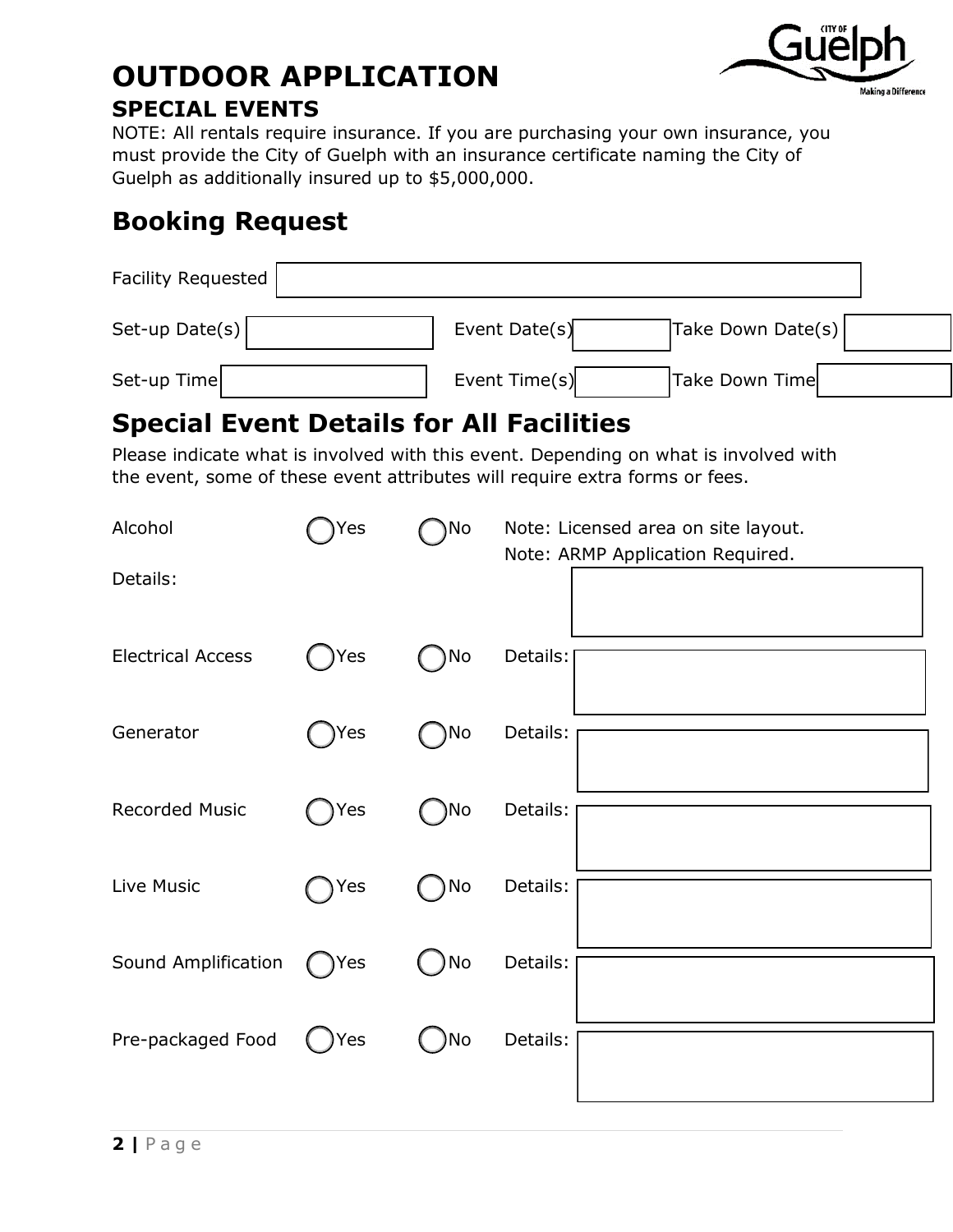

### **OUTDOOR APPLICATION**

| <b>SPECIAL EVENTS</b><br>Food prepared at home Yes |               | )No          | Details: |  |
|----------------------------------------------------|---------------|--------------|----------|--|
| Catered Food                                       | )Yes          | No l         | Details: |  |
| Cooking/Warming on<br>site                         | ( )Yes        | )No<br>I.    | Details: |  |
| Food Vendors                                       | )Yes          | )No          | Details: |  |
| <b>Food Trucks</b>                                 | <b>Nes</b>    | )No          | Details: |  |
| <b>Retail Vendors</b>                              | $\bigcap$ Yes | $\bigcap$ No | Details: |  |
| Service Vendors                                    | )Yes          | )No          | Details: |  |
| 50/50, Raffle, Bingo                               | ( )Yes        | $\bigcap$ No | Details: |  |
| On-site signage                                    | )Yes          | ()No         | Details: |  |
| <b>Bike rack</b>                                   | Yes           | No           | Details: |  |

## **Special Event Details for Outdoor Facilities**

Please indicate what is involved with this event. Depending on what is involved with the event, some of these event attributes will require extra forms or fees.

| Road Closure                                                                                             | Yes | )No | Note: Road Closure Application<br>Details: |
|----------------------------------------------------------------------------------------------------------|-----|-----|--------------------------------------------|
| Tents                                                                                                    | Yes | )No | Dimensions:                                |
| $\blacksquare$ $\blacksquare$ $\blacksquare$ $\blacksquare$ $\blacksquare$ $\blacksquare$ $\blacksquare$ |     |     |                                            |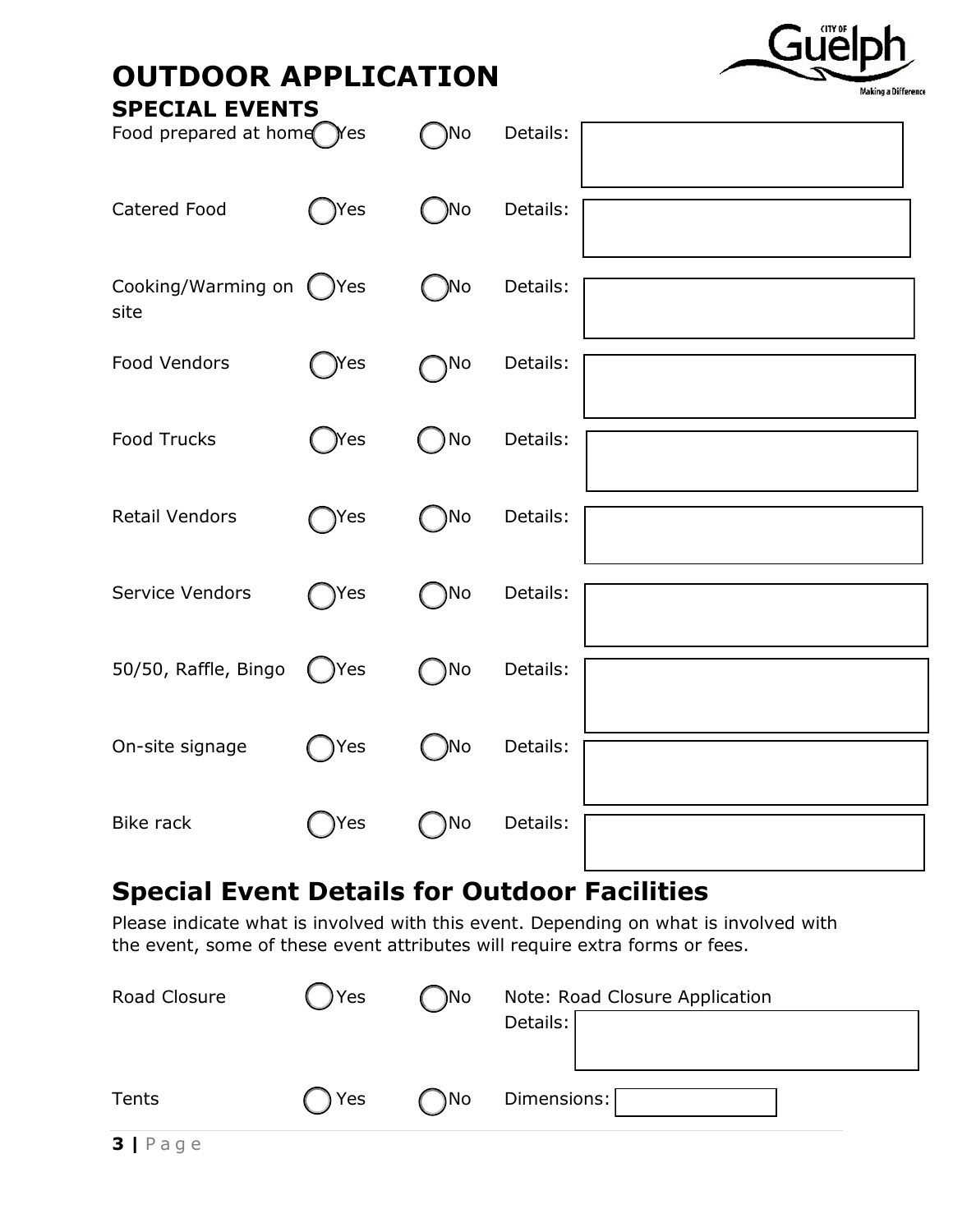| <b>OUTDOOR APPLICATION</b>                  |            |                                 | Making a Difference                                                                                                                               |  |  |
|---------------------------------------------|------------|---------------------------------|---------------------------------------------------------------------------------------------------------------------------------------------------|--|--|
| <b>SPECIAL EVENTS</b>                       |            |                                 | Quantity:<br>Above ground securing<br>In-ground securing                                                                                          |  |  |
| <b>BBQ</b>                                  | Yes        | 'Nο                             | Details:                                                                                                                                          |  |  |
| Fireworks/Fire/<br>Pyrotechnics             | Yes        | No                              | Details:                                                                                                                                          |  |  |
| Water Wagon Required                        | <b>Yes</b> | 'Nο                             | Details:                                                                                                                                          |  |  |
| Need access to hose bil                     | <b>Yes</b> | No                              | Details:                                                                                                                                          |  |  |
| <b>Additional Waste</b><br>Services Needed? | None       | 2-stream<br>Waste and recycling | 3-stream<br>Waste, recycling, and organics<br>Note: 3 stream is mandatory for 1000+ participants.<br>Note: See Waste Diversion Handbook and Plan. |  |  |
| <b>Amusement Rides</b>                      | 'es        | Νo                              | Details:                                                                                                                                          |  |  |
| Inflatables                                 | 'es        | ٧о                              | Details:                                                                                                                                          |  |  |
| Picnic Tables (sets of $6\degree$ ) Yes     |            | )No                             | Details:                                                                                                                                          |  |  |
| Riverside Sign                              | Yes        | )No                             | Note: Per week starting Mondays.<br>Start Date:<br>End Date:<br>Number of Characters:<br>Text to include on sign:                                 |  |  |
| Live Animals/Petting<br>Zoo                 | Yes        | No                              | Details:                                                                                                                                          |  |  |